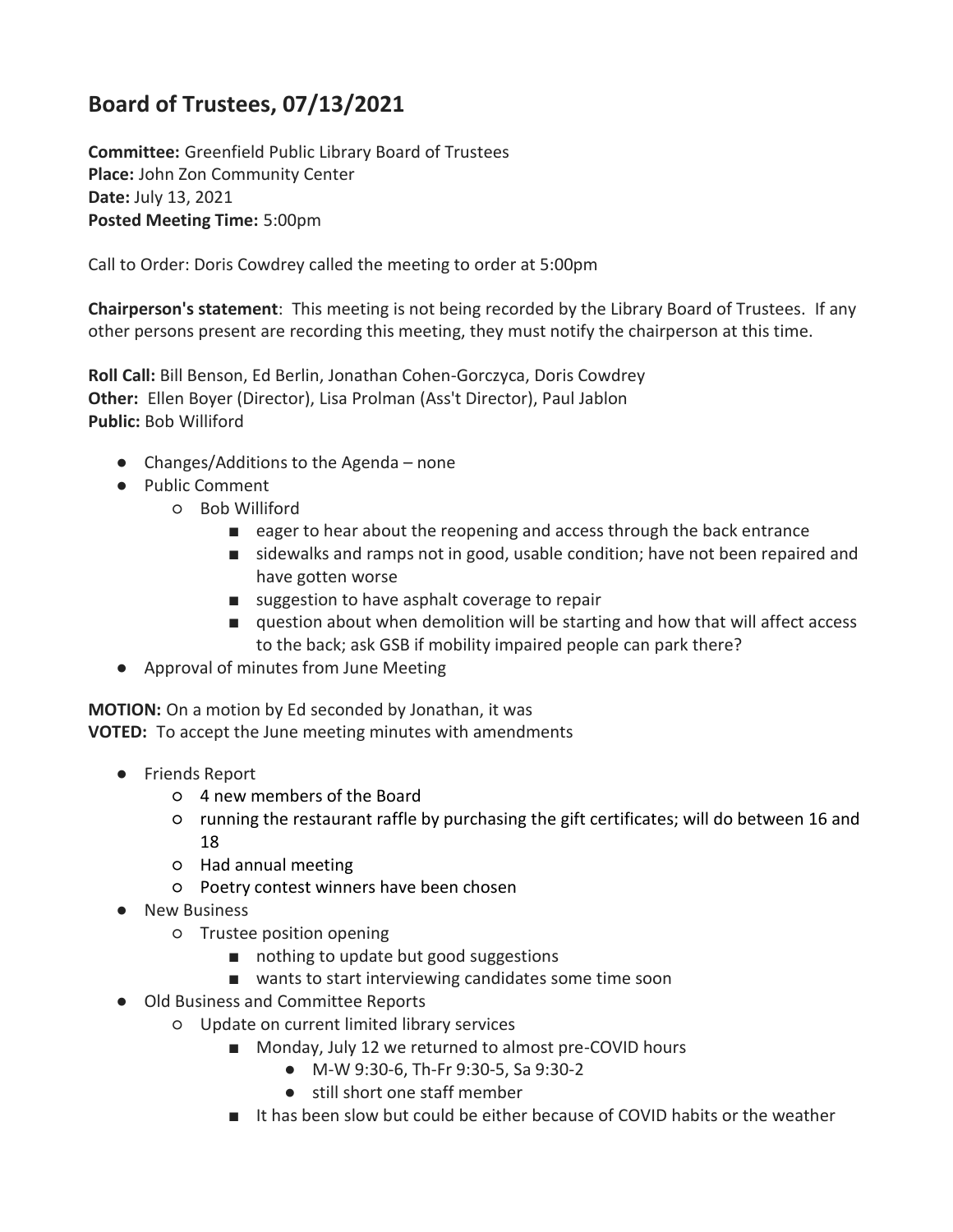- We are soon going to have to close the front door permanently due to repairs needed to the front steps
	- We have the children's room entrance and will be using the To-Go door as a second entrance.
	- The book drop has already been moved to the To-Go door
	- We are waiting for the locksmith to get the parts to make the door function as more than just an emergency exit
- Building Committee
	- Discussion of bathrooms in Hadley with stone thresholds
		- these are not in our plans
		- discussions ongoing with architect
	- Things overall are going really well
	- Dan thinks the whole process will take 14 months
	- Target date for official groundbreaking is August 19
	- can't start construction until we get an approved plot plan from the planning board; cannot get a building permit until that happens
		- issues with architect about revised plan that is needed by planning board
		- engineer's plan to deal with 20" grade rise across from handicap accessible parking is unreasonable
	- Landscaping committee has been working with the architect and come up with a spectacular planning
		- one thing they want to do is honor Native Americans
		- they want a plaque on the ground, which may not work as it may not be level, with the words "The Greenfield Library is located on Pocumtuc Land"
			- suggestions to change location of sign, adjust wording, and to talk to someone of the Pocumtuc culture for their input
- Foundation
	- Wants construction sign to go up sooner rather than later
		- Design is done, working on getting it made; will be 4'x8'
		- Hope is to have it done by the end of this week with an unveiling event next week
		- Suggestion to have kids who won the Poet's Seat contest read their poems at this event
	- Pledges are better than \$1.8 million
	- Fundraising through the summer will be smaller; house parties, etc.
	- We have gotten donations from people who aren't even living or from the area; people who love libraries
- Fire Station
	- Temporary Fire Station is on time now.
	- All buildings that need to be there are on site, just need to get work done
	- Their OPM says the current Fire Station can be emptied out by August
- Director's Report
	- When we reopened, we instituted self-service holds,